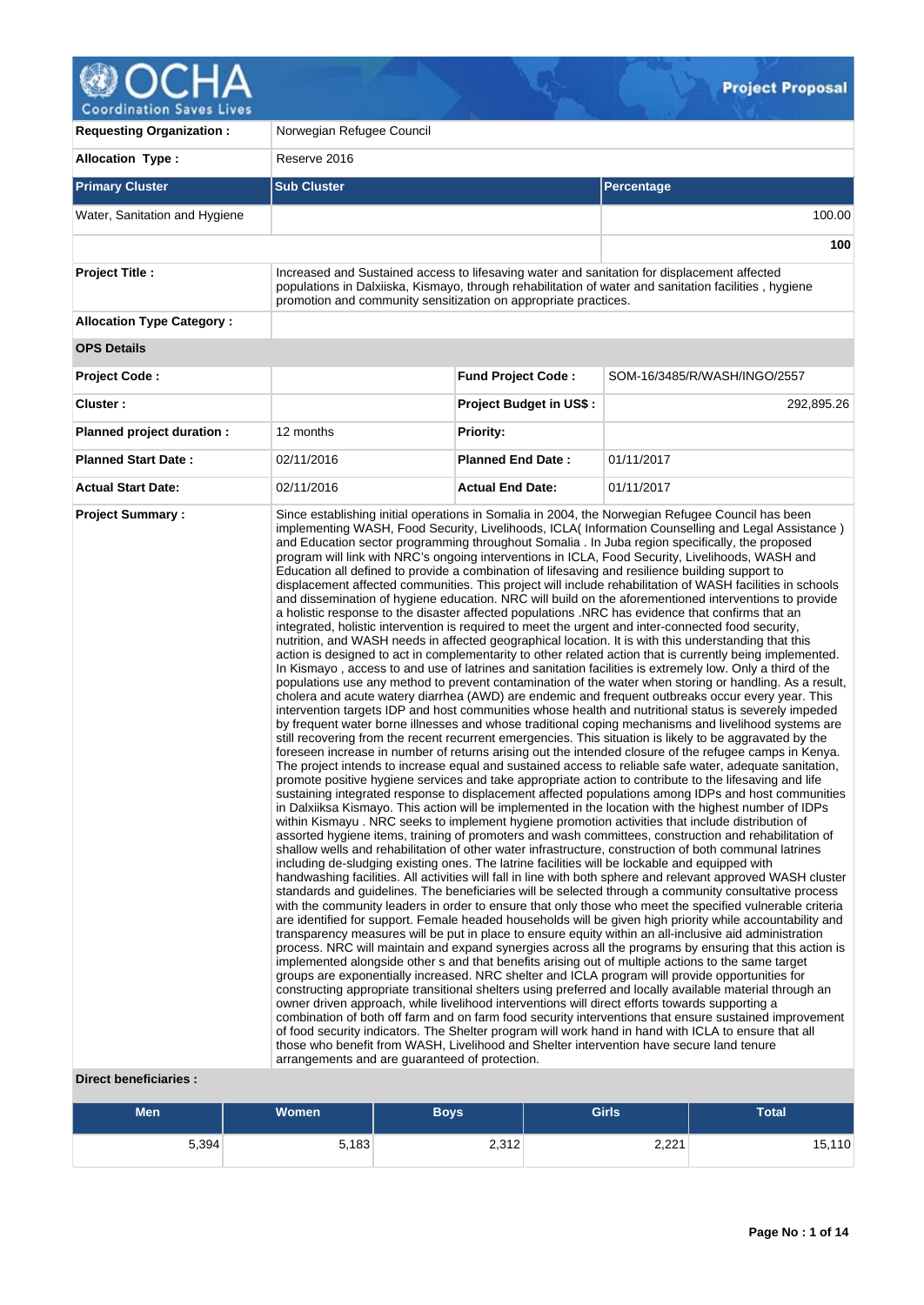## **Other Beneficiaries :**

| <b>Beneficiary name</b>        | <b>Men</b> | <b>Women</b> | <b>Boys</b> | <b>Girls</b> | <b>Total</b> |
|--------------------------------|------------|--------------|-------------|--------------|--------------|
| Internally Displaced People    | 3,776      | 3,628        | 1,618       | 1,555        | 10,577       |
| People in Host Communities     | 1.618      | .555         | 694         | 666          | 4,533        |
| <b>Indirect Beneficiaries:</b> |            |              |             |              |              |

# **Catchment Population:**

The catchment population is Internaty displaced persons and poor host communities in Kismayo district (Lower Jube region) affected by multifaceted disasters. These are the most vulnerable member of the targeting community . The proposed interventions will target 70% IDPs and 30% host communities. This intervention will also benefit indirect beneficiaries for example; returnees coming from Kenya and people facing multiple displacements caused by the military offensive.

## **Link with allocation strategy :**

Lack of access to safe water and sanitation increases the disease load (parasitic gut and eye infections, diarrheal diseases, skin diseases, water borne disease outbreaks) on the community from ingesting unclean water and also faecal contamination from poor human waste disposal. With improved levels of personal and household hygiene, the survival rates of children less than 5 years old is expected to improve. General improvement in community wellness is expected as physical injuries and mental pressure from searching for water over long distances will be reduced. Through this proposed response NRC would action an integrated response that would focus on addressing nutritional causal factors, enhance response to evictees, prevent further outbreak of AWD, Cholera, ease the pressure exerted on limited basis services due to increased influx o IDPs, and address the heightened protection violations in the target location all initiatives falling in line with Somalia Humanitarian Fund allocation strategy 2016. Given the extent of underfunding currently being experienced by the HRP, the integrated nature of this response which intends to ensure that the complimentary of action is achieved through the implementation of multiple multi sector interventions is guaranteed through NRC. NRC currently implements a number of projects across other sectors that would greatly compliment this action and contribute towards realization of the desired impacts. Our implementation approach is directly in line with the objectives of the SHF strategy. The funds will be applied to immediate use in proposed locations in order to provide urgent and much needed lifesaving WASH support.

### **Sub-Grants to Implementing Partners :**

| <b>Partner Name</b>       |                                                        | <b>Partner Type</b> |                                          | <b>Budget in US\$</b>       |  |  |  |  |
|---------------------------|--------------------------------------------------------|---------------------|------------------------------------------|-----------------------------|--|--|--|--|
|                           |                                                        |                     |                                          |                             |  |  |  |  |
|                           | Other funding secured for the same project (to date) : |                     |                                          |                             |  |  |  |  |
|                           | <b>Other Funding Source</b>                            |                     |                                          | <b>Other Funding Amount</b> |  |  |  |  |
|                           |                                                        |                     |                                          |                             |  |  |  |  |
| Organization focal point: |                                                        |                     |                                          |                             |  |  |  |  |
| <b>Name</b>               | <b>Title</b>                                           | Email               |                                          | Phone                       |  |  |  |  |
| Barnabas Asora            | <b>Head of Programs</b>                                |                     | barnabas.asora@nrc.no<br>+2540790205708  |                             |  |  |  |  |
| Abdelgadir Ahmed          | <b>Country Director</b>                                |                     | abdelgadir.ahmed@nrc.no<br>+252618454597 |                             |  |  |  |  |
| <b>BACKGROUND</b>         |                                                        |                     |                                          |                             |  |  |  |  |

**1. Humanitarian context analysis**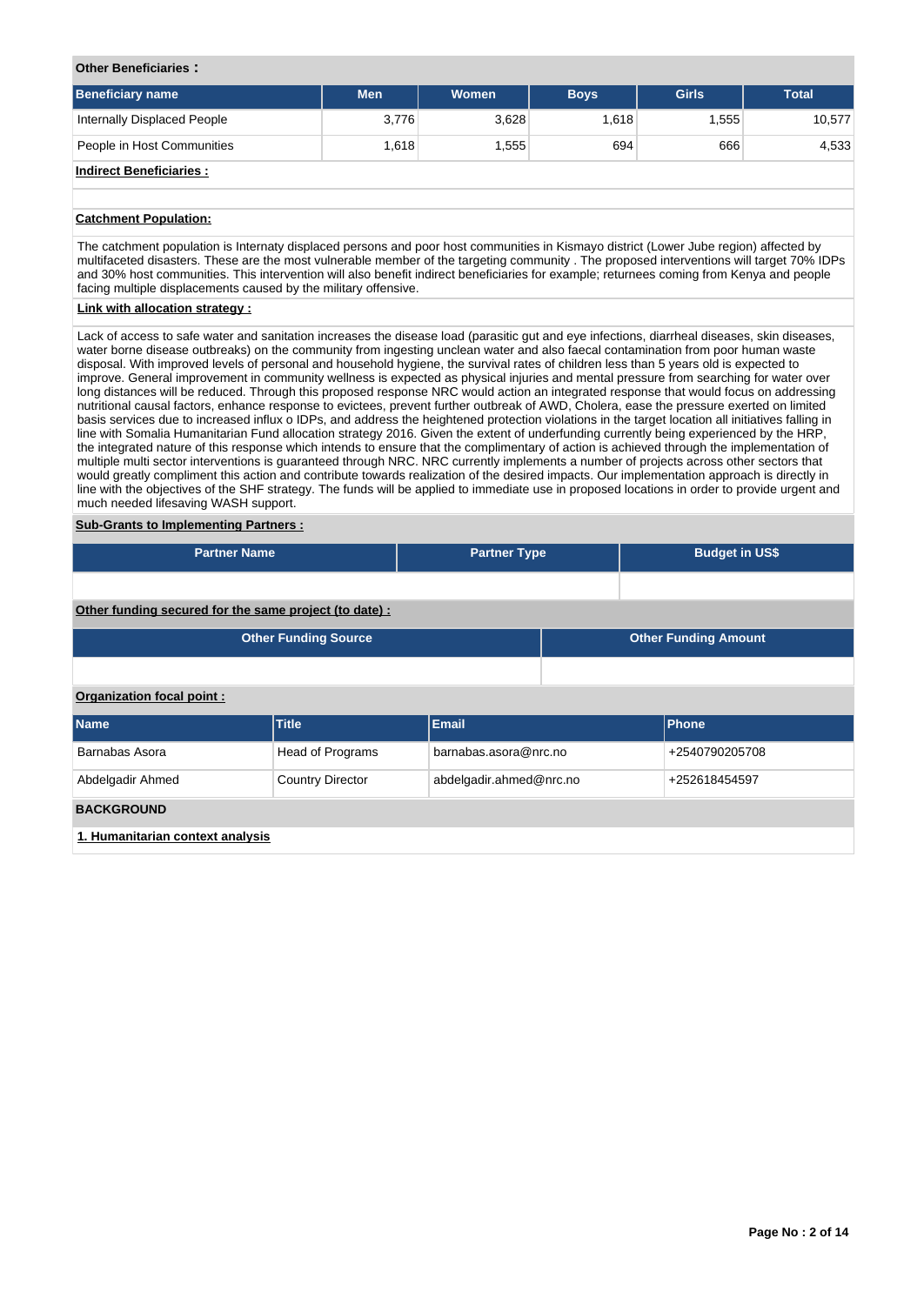The humanitarian situation in Somalia remains acute with high rates of malnutrition and food insecurity. Nearly 4.7 million people or 38 per cent of the Somalia are acutely food insecure. This includes 931,000 people in Crisis and 22,000 in Emergency that are already in need of urgent life-saving assistance. Another 3.7 million people struggle to meet their minimal food requirements hence need livelihood assistance to withstand shocks.

There are still an estimated 1.1 million internally displaced people (IDPs) in Somalia who are exposed to highest degree of rights violations, such as gender-based violence or forced evictions. 95% of all forced evictions affected IDPs, resulted in further rights violations, loss of shelter, livelihoods and access to humanitarian services. Housing, land and property rights violations therefore are a central element to address in an integrated response. In addition, 75 per cent of all Gender Based Violence (GBV) incidents recorded occurred in IDP settlements, requiring GBV-mainstreaming activities throughout the cluster system as part of the integrated response. Analysis of the food security status based on the food consumption score , Household Dietary Diversity (HDD) and coping strategies index (CSI) , reveals that IDPs have the highest rates of food insecurity. The combined poor and borderline food consumption score for Kismayo and Baidoa IDPs stands at 45 per cent and 20 per cent respectively thus reflecting high level of food insecurity in these areas. Similarly, acute malnutrition remains high in many IDP settlements. Global Acute Malnutrition (GAM) rates among IDPs in major towns are above the emergency threshold of 15 per cent. This is in part attributed to food insecurity and other underlying causes notably protection issues. Notably, nearly 648,040 people or 68 percent of the total number of people in Crisis and Emergency are IDPs. They continue to live in crowded settlements, in poor shelter conditions, exposed to protection risks and with limited access to basic services including health, sanitation and hygiene facilities. Consequently, IDP settlements are prone to disease outbreaks such as water-borne diseases and measles. Already, there is an increase in reported cases of acute watery diarrhoea (AWD) and cholera in southern and central Somalia. Among the worst affected are IDP and host communities in Kismayo and Baidoa. Further aggravating the humanitarian situation in Kismayo and Baidoa is the massive influx of displaced populations due to conflict, forced eviction and seasonal flooding in surrounding regions. IDP settlements in both locations notably in the Dalxiiska area of Kismayo have become very congested. This also exerts further pressure on the limited basic services and increases the transmission rates of communicable diseases to populations already facing high mortality and morbidity rates. While lack of strong rule of law institutions continue to impede effective protection of civilians, including host communities, IDPs continue to bear the brunt of protection violations such as forced evictions, sexual and gender based violence, harassment and denial of access to assistance by gatekeepers and armed militias as they do not have the clan protection that host communities enjoy. Addressing protection concerns and supporting activities such as shelter and education that enhance the protective environment of the most vulnerable is thus vital for the adoption of an integrated response model in IDP settlements.

Even with the continued expansion of needs and increase in number of emergency hotspots ,the HRP remains signficantly underfunded, at only 25 per cent . Funding shortfalls to all clusters continue to severely affect the provision of critical life- saving services, inhibiting the success of integrated response. This funding reality calls for more focused targeting of support and a need to ensure value for money in the delivery of humanitarian assistance.

# **2. Needs assessment**

NRC's multi-Sectoral assessments conducted in Feb 2016 in Kismayu reveals that only 13.1 % of the populations have access to safe water , while only 15.7% of the households have a water storage facility able to store more than 90 liters per day . 49.1% of the household do not treat drinking water in any way while 50.1 %of the household do not clean water containers. The combined effect of these un hygienic practices have increasingly exposed the communities in Kismayu to high risks to high risks of dirhoerael diseases including the risk of cholera outbreaks as witnessed most recently . This assessment established that 89% of the household water collectors are females who spent an average of 10-30 minutes waiting and queuing at the few existing water points. These long waits have in the past increased exposure to protection risks such as gender based violence and if not reduced have the chances of significantly increasing the same in this widely congested and underserved settlements. The assessment revealed that 44.7 % of the latrines are located more than 15m from the households, far below the recommended sphere standards for distance between household and latrine. This action proposes to systematically respond to these needs by increasing the number of latrines ,constructing de- sludge latrines that are easy to maintain, increasing access to water through rehabilitation of sources, support to pipeline extension, sensitization on appropriate practices and contribute towards reduced exposure to debilitating water borne diseases.

The same multi-sectoral survey also depicted that unprotected shallow wells (some filled with flood waters), proximity of latrines to the wells and poor drainage as some of the possible contamination routes. Majority of the water being saline, the city depends on water from Maryan, Osoble and Dalxiska areas. shallow wells as the only source of fresh water thus leading to congestion. The wells are not chlorinated regularly and the price is also high, thus making it out of reach for many poor households and resulting to the unsafe sources. As a result, this has increased containment of the AWD outbreak. The water is transported through donkey carts which are a possible contamination route. Latrine sharing ratio is more than 30 in some of the settlements leading to a high filling up rate. Poor hygiene practices have also been observed with very few practicing hand washing with soap. Gaps also exist in follow-up of cases after being discharged from the hospital to avoid cross-infection and re-infection.

## **3. Description Of Beneficiaries**

The living conditions of IDPs in Kismayu are characterized by a general lack of access to clean and safe drinking water, limited access to appropriate sanitation (excreta disposal and waste management) facilities, health care, education, proper shelter, food, protection and security.

Assessment findings, focusing largely on humanitarian access and needs, indicate that the most significant concerns in the settlements are related to dilapidated and often inadequate, and sometimes near total lack of sanitation facilities, along with poor hygiene practices. The waste management situation in and around the IDP settlements remains poor due to the lack of garbage collection and disposal systems. Vector controls, dust bins, garbage collection points, and landfills, are few and inadequate and where present, in need of replacement and rehabilitation. Consequently, IDPs continue to live under poor hygiene conditions and practices which affects their overall nutritional standards as well as health. This situation is likely to be aggravated by continued displacements and the fear that the intended return of Somalia refugees from Dadaab will not be accompanied by an overall increase in basic service provision in return areas. Kismayu is likely to experience a significant increase in number of IDPs as a result. Women and children remain most exposed given that limited and in some cases not efforts have been made to provide WASH facilities that meet their varied requirements.

NRC will intervene and implement the project in Dalxiiska, Kismayo Kismayo an area with the highest number of IDPs and vulnerable host communities, but lacks basic services .The beneficiaries are mainly made up of female headed households. They will be selected though a community based approach that identifies most vulnerable people as per a criteria set out at inception stage. This selection criterion is applied in a manner that cuts out the possible activities of gate keepers ensuring that only those who are most vulnerable receive aid. Female headed households and other Extremely Vulnerable Individuals (EVIs) will be prioritized. The targeted beneficiaries are made up households that have experienced multiple displacements and as a result have not assets and income opportunities to hold on to, they are dependent on humanitarian assistance.

# **4. Grant Request Justification**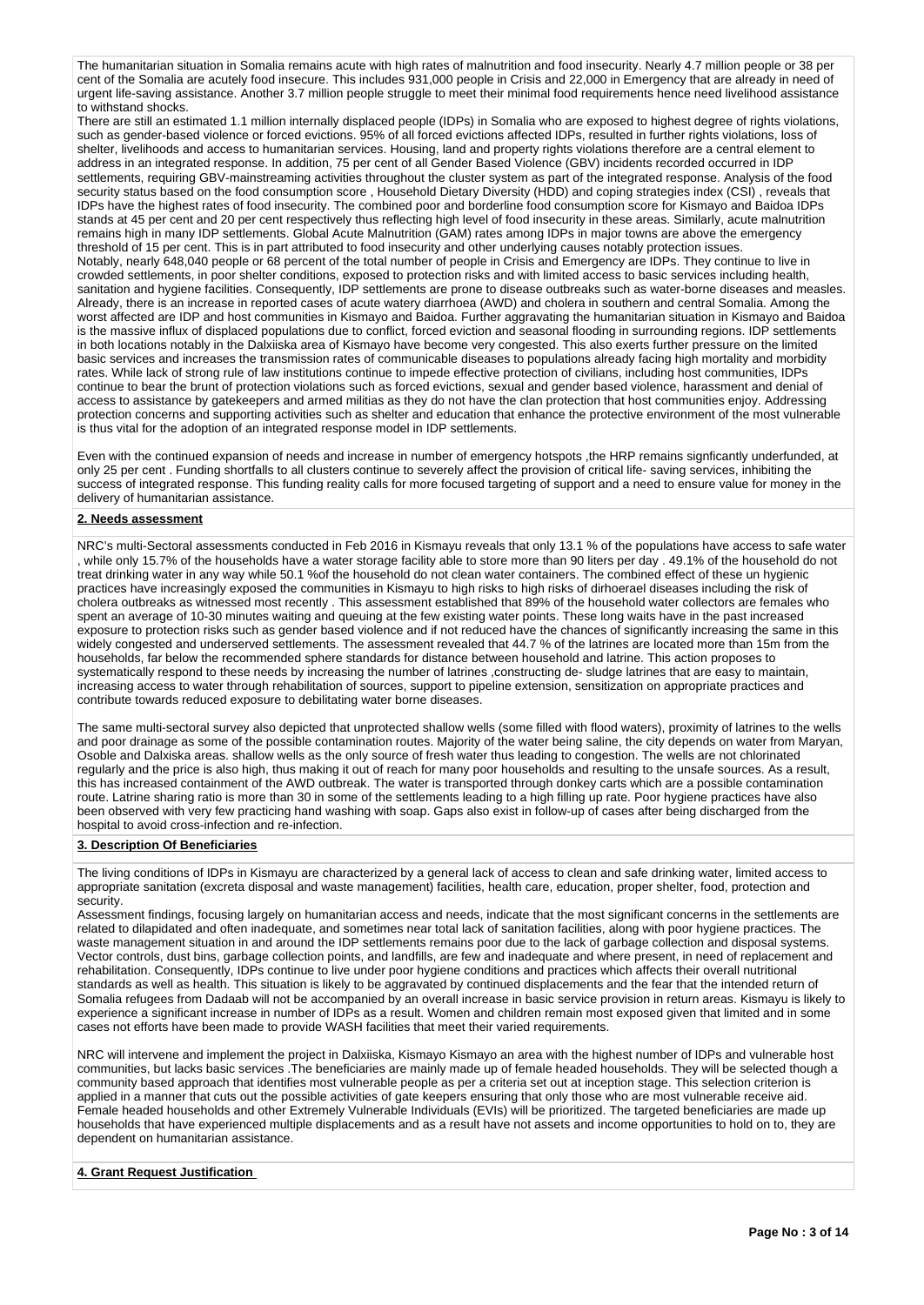The Norwegian Refugee Council (NRC) is requesting \$300,431 from CHF to enable it provide support to 2518 HHs (15,110 individuals) with lifesaving Water Sanitation and Hygiene support. NRC maintains a strong presence of multiple multi sector project in Juba and specifically implements ICLA( Information Counselling and Legal Assistance ) , Education, Livelihood , Food Security ,Shelter project and similar emergency WASH intervention in IDP settlements in Kismayu. These existing programs enable NRC to apply a integrated multisector approach, which not only enhances impact but serves to provide a holistic response to the multiple IDP needs. NRC's continued focus on quality and standards in its program enables it to consistently ensure value for money in project implementation. NRC ability and expertise in humanitarian response, resilience programming and part development programming enables it to adequately prepare IDPs to exit dependence on humanitarian support.

NRC has the right mix of technical staff, experience, presence that that will enable it account effectively and deliver the objectives of this grant. Our M and E processes are well established having been developed and progressively improved over time. NRC therefore bases this request on its able leadership, good expertise and experience, active working relationships with administration in Juba land, past effective management of similar grants, multisector integrated approach and its ongoing implementation of an AWD response project in the same location.

# **5. Complementarity**

NRC is currently implementing Emergency response to Acute Watery Diarrhea outbreak in Kismayo. This Project is being funded under HRP 2016. NRC has to date distributed assorted supplies that include 300 collapsible Jerri cans, 300 buckets, 60 cartons of multipurpose soap and 4 cartons of water treatment tablets requested from Regional Supply hub managed by IOM in Lower Jubba. The beneficiaries of this ongoing project , mainly female headed households have been identified with community participations. This proposed project will add on to this response by further consolidating the results that have been realized from the AWD response, ensuring continuity and limiting and possibility that the same community can slide back into shock. In addition, NRC is currently rehabilitating shallow wells, doing mass hygiene campaigns in all the main Kismayo settlements and constructing lockable latrines in IDP settlement, schools and hospitals in Kismayu. Given the extent and depth of needs the every influx of IDPs , NRCs foresees that this additional project will reach an additional more beneficiaries and contribute to positive WASH outcomes in Kismayu. NRC also implements WASH, ICLA, Education, Food Security and Shelter interventions in Kismayu. The integrated and multisector nature of our approach in targeting the same beneficiaries will ensure complementarity thereby contributing to greater and more sustained impacts.

In late 2015, NRC constructed 290 communal latrines in Farjano, Alaney and Anole to reduce both open defecation and latrine sharing ratios. These activities were combined with mass chlorination of shallow well, however since then the number of IDPs have increased exponentially, calling for an expanded response in order to meet these additional needs.

# **LOGICAL FRAMEWORK**

# **Overall project objective**

Vulnerable displaced and disaster-affected population disaggregated by sex have increased equal and sustained access to reliable safe water, appropriate sanitation and adopt positive hygiene services

#### **Water, Sanitation and Hygiene**

| <b>Cluster objectives</b>                                                            | <b>Strategic Response Plan (SRP) objectives</b> | <b>Percentage of activities</b> |
|--------------------------------------------------------------------------------------|-------------------------------------------------|---------------------------------|
| Provide access to safe water, sanitation and<br>hygiene for people in emergency need | l Somalia HRP 2016                              | 100                             |

**Contribution to Cluster/Sector Objectives :** The project shall conribute the objective provisision of access to safe watrer , sanitation and hygiene for people in emergency need. The activities propposed under this action fall in line with the Cluster strategic objective and shall ensure that activities implemented focus on hygiene promotions and sensitization, provisions of approropriate sanitation and increased access to safe water. This will be done through rehabilitation and construction of WASH infrastructure, provision of sanitation supplies and community sensitization on appropriate sanitation practices.

## **Outcome 1**

15,110 beneficiaries (7706M, 7404F)) vulnerable displacement-affected population disaggregated by sex (including women, girls, boys and men) have improved access to safe water, adequate sanitation facilities and adopt good hygiene practices

# **Output 1.1**

#### **Description**

5,000 beneficiaries (2,550M, 2450F) will have access to safe drinking water through rehabilitation of shallow well and pipe line distribution system.

#### **Assumptions & Risks**

- Access to area
- Security situation in the area
- no natural and man made disasters

# **Activities**

# **Activity 1.1.1**

## **Standard Activity : Water point construction or rehabilitation**

NRC will rehabilitate 10 shallow wells in Kismayo. This will involve cleaning of debris and silt, lining top part and construction/repair of the aprons along with fencing. Yield test will be conducted for these 10 shallow wells and where it is found maximum, 01 complete pipe line system will be installed on that particular well while on the rest of 9 shallow wells- hand pumps will be installed. The 01 pipe line system will consist of installing submersible pump, installation of 10 cubic meters elevated plastic water reservoir/tank, pipeline distribution from water tank up till tap stands and construction of 5 communal tap stands itself. Each well will benefit approximately 500 beneficiaries summing up a total of 5,000 beneficiaries for 10 wells. The construction process will include Disaster Risk Reduction (DRR) resilient components (for example raised plinth etc) to withstand the structure against flash flood or any other natural disasters. The distance of fetching water will be reduced and water access especially for women will be enhanced. During identification of the sites for the pipeline systems, Women will be consulted with in the decision process to identify the locations of the water points to ensure safety and reduce chances of protection risks such as GBV.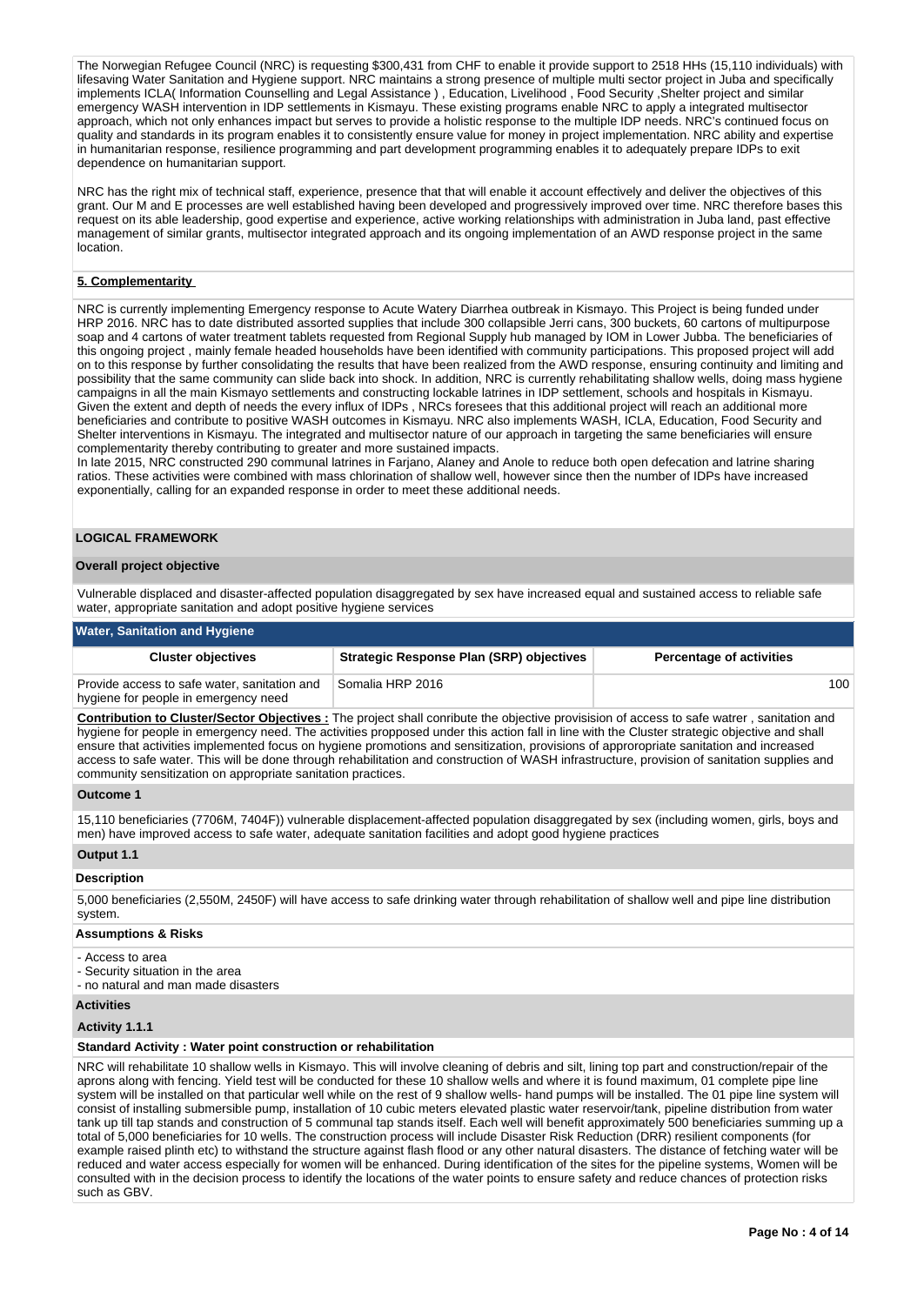# **Activity 1.1.2**

## **Standard Activity : Chlorination (stand alone separate to O&M)**

In response to the contaminated shallow wells and untreated water at household levels, NRC will distribute Chlorine tabs (Aquatabs) among 5,000 water beneficiaries to increase water treatment at household level and decrease the chances of water borne diseases. CHPs will train the target communities on when, how and to what percentage to use the tablets. IEC materials with the usage of chlorine tabs will be disseminated by CHP at IDP settlements as well. This will enhance the community knowledge in terms of water hygiene and will reduce the cases of AWD outbreak in areas of intervention.

# **Indicators**

|                                                                                                                                                                                                                                                                                                                                                                                                                                                                                                                                                                                                                                                                                                                                                                                                                                                                                                                                                                                                                    |                                                                  |                                                                                                                                    |                     | <b>End cycle beneficiaries</b> |  |                   | End<br>cycle |  |
|--------------------------------------------------------------------------------------------------------------------------------------------------------------------------------------------------------------------------------------------------------------------------------------------------------------------------------------------------------------------------------------------------------------------------------------------------------------------------------------------------------------------------------------------------------------------------------------------------------------------------------------------------------------------------------------------------------------------------------------------------------------------------------------------------------------------------------------------------------------------------------------------------------------------------------------------------------------------------------------------------------------------|------------------------------------------------------------------|------------------------------------------------------------------------------------------------------------------------------------|---------------------|--------------------------------|--|-------------------|--------------|--|
| Code                                                                                                                                                                                                                                                                                                                                                                                                                                                                                                                                                                                                                                                                                                                                                                                                                                                                                                                                                                                                               | <b>Cluster</b>                                                   | <b>Indicator</b>                                                                                                                   | Women<br><b>Men</b> |                                |  | <b>Boys</b> Girls |              |  |
| Indicator 1.1.1                                                                                                                                                                                                                                                                                                                                                                                                                                                                                                                                                                                                                                                                                                                                                                                                                                                                                                                                                                                                    | Water, Sanitation and<br>Hygiene                                 | Number of wells constructed/rehabilitated                                                                                          |                     |                                |  |                   | 10           |  |
| <b>Means of Verification :</b> - Field visit report/progress report<br>- Water quality report<br>- intermediate and final reports<br>- pictures                                                                                                                                                                                                                                                                                                                                                                                                                                                                                                                                                                                                                                                                                                                                                                                                                                                                    |                                                                  |                                                                                                                                    |                     |                                |  |                   |              |  |
| Indicator 1.1.2                                                                                                                                                                                                                                                                                                                                                                                                                                                                                                                                                                                                                                                                                                                                                                                                                                                                                                                                                                                                    | Water, Sanitation and<br>Hygiene                                 | Number of people with sustained access to safe<br>water                                                                            |                     |                                |  |                   | 5,000        |  |
| <b>Means of Verification : - beneficiaries list</b><br>- Progress reports/Field visit reports<br>- intermediate and final reports<br>- pictures                                                                                                                                                                                                                                                                                                                                                                                                                                                                                                                                                                                                                                                                                                                                                                                                                                                                    |                                                                  |                                                                                                                                    |                     |                                |  |                   |              |  |
| Output 1.2                                                                                                                                                                                                                                                                                                                                                                                                                                                                                                                                                                                                                                                                                                                                                                                                                                                                                                                                                                                                         |                                                                  |                                                                                                                                    |                     |                                |  |                   |              |  |
| <b>Description</b>                                                                                                                                                                                                                                                                                                                                                                                                                                                                                                                                                                                                                                                                                                                                                                                                                                                                                                                                                                                                 |                                                                  |                                                                                                                                    |                     |                                |  |                   |              |  |
|                                                                                                                                                                                                                                                                                                                                                                                                                                                                                                                                                                                                                                                                                                                                                                                                                                                                                                                                                                                                                    |                                                                  | 9,000 beneficiaries (4590M, 4410F) will benefit from sanitation services including Latrine construction and solid waste management |                     |                                |  |                   |              |  |
| <b>Assumptions &amp; Risks</b>                                                                                                                                                                                                                                                                                                                                                                                                                                                                                                                                                                                                                                                                                                                                                                                                                                                                                                                                                                                     |                                                                  |                                                                                                                                    |                     |                                |  |                   |              |  |
|                                                                                                                                                                                                                                                                                                                                                                                                                                                                                                                                                                                                                                                                                                                                                                                                                                                                                                                                                                                                                    | - Security access will not deteriorate drastically               |                                                                                                                                    |                     |                                |  |                   |              |  |
| <b>Activities</b>                                                                                                                                                                                                                                                                                                                                                                                                                                                                                                                                                                                                                                                                                                                                                                                                                                                                                                                                                                                                  |                                                                  |                                                                                                                                    |                     |                                |  |                   |              |  |
| Activity 1.2.1                                                                                                                                                                                                                                                                                                                                                                                                                                                                                                                                                                                                                                                                                                                                                                                                                                                                                                                                                                                                     |                                                                  |                                                                                                                                    |                     |                                |  |                   |              |  |
|                                                                                                                                                                                                                                                                                                                                                                                                                                                                                                                                                                                                                                                                                                                                                                                                                                                                                                                                                                                                                    | <b>Standard Activity: Latrine construction or rehabilitation</b> |                                                                                                                                    |                     |                                |  |                   |              |  |
| 300 Communal Latrines with lockable doors and hand washing stations will be constructed in selected settlements to reduce the sharing<br>ratios and open defecation. Each latrine will be shared by 5 HHs and each HH is comprised of 6 individuals so total 9,000 beneficiaries will<br>be assisted with 300 communal latrines. The construction of latrines will be done as per the cluster set standards, which are culturally<br>acceptable. The construction part will include Disaster Risk Reduction (DRR) resilient components to withstand the structure against the<br>flash floods and any other disaster. Women will be involved in siting of the latrines to ensure they are located at safe places and reduce<br>cases of GBV. NRC will build the capacity of the communities and promote community participation and will train the communities on<br>clearing, dislodging and sustainability approaches. NRC will encourage the communities to undertake dislodging of the latrines after pits get |                                                                  |                                                                                                                                    |                     |                                |  |                   |              |  |

full at their own cost thus enhancing the sustainability aspect of the project. The latrines will be integrated as part of shelter interventions to ensure all previously constructed transitional shelters are provided with latrines.

# **Activity 1.2.2**

# **Standard Activity : Solid Waste Management**

Massive Clean-up campaigns will be undertaken in the camps and host community settlements through sensitization and mobilization of the IDPs and host communities by the Community Hygiene Promoters (CHPs) and WASH committees. The IDP settlements will be assisted with sanitation tools which will comprise of wheelbarrows, rakes and brooms. The sanitation kits will be under the care of the camp leaders and WASH committees. The WASH committees will select 5 people per 100 communal latrines thus 15 people for 300 communal latrines, who will be physically trained on latrines dislodging. The community will pay a small fee to these dislodges upon dislodging latrines, when required.

# **Indicators**

|                                                                                                                             |                                  |                                                                    |            | <b>End cycle beneficiaries</b> |                   |  | End<br>cycle  |  |
|-----------------------------------------------------------------------------------------------------------------------------|----------------------------------|--------------------------------------------------------------------|------------|--------------------------------|-------------------|--|---------------|--|
| Code                                                                                                                        | <b>Cluster</b>                   | Indicator                                                          | <b>Men</b> | Women                          | <b>Boys</b> Girls |  | <b>Target</b> |  |
| Indicator 1.2.1                                                                                                             | Water, Sanitation and<br>Hygiene | Number of people with access to emergency<br>sanitation facilities |            |                                |                   |  | 9,000         |  |
| <b>Means of Verification : - Beneficiaries list</b><br>- photos<br>- Intermediate and final reports<br>- field visit report |                                  |                                                                    |            |                                |                   |  |               |  |
| Indicator 1.2.2                                                                                                             | Water, Sanitation and<br>Hygiene | No. of people trained on latrine's pits dislodging                 |            |                                |                   |  | 15            |  |
| <b>Means of Verification: - Photos</b><br>- Training activity report<br>- Intermediate and final reports                    |                                  |                                                                    |            |                                |                   |  |               |  |
| Output 1.3                                                                                                                  |                                  |                                                                    |            |                                |                   |  |               |  |
| <b>Description</b>                                                                                                          |                                  |                                                                    |            |                                |                   |  |               |  |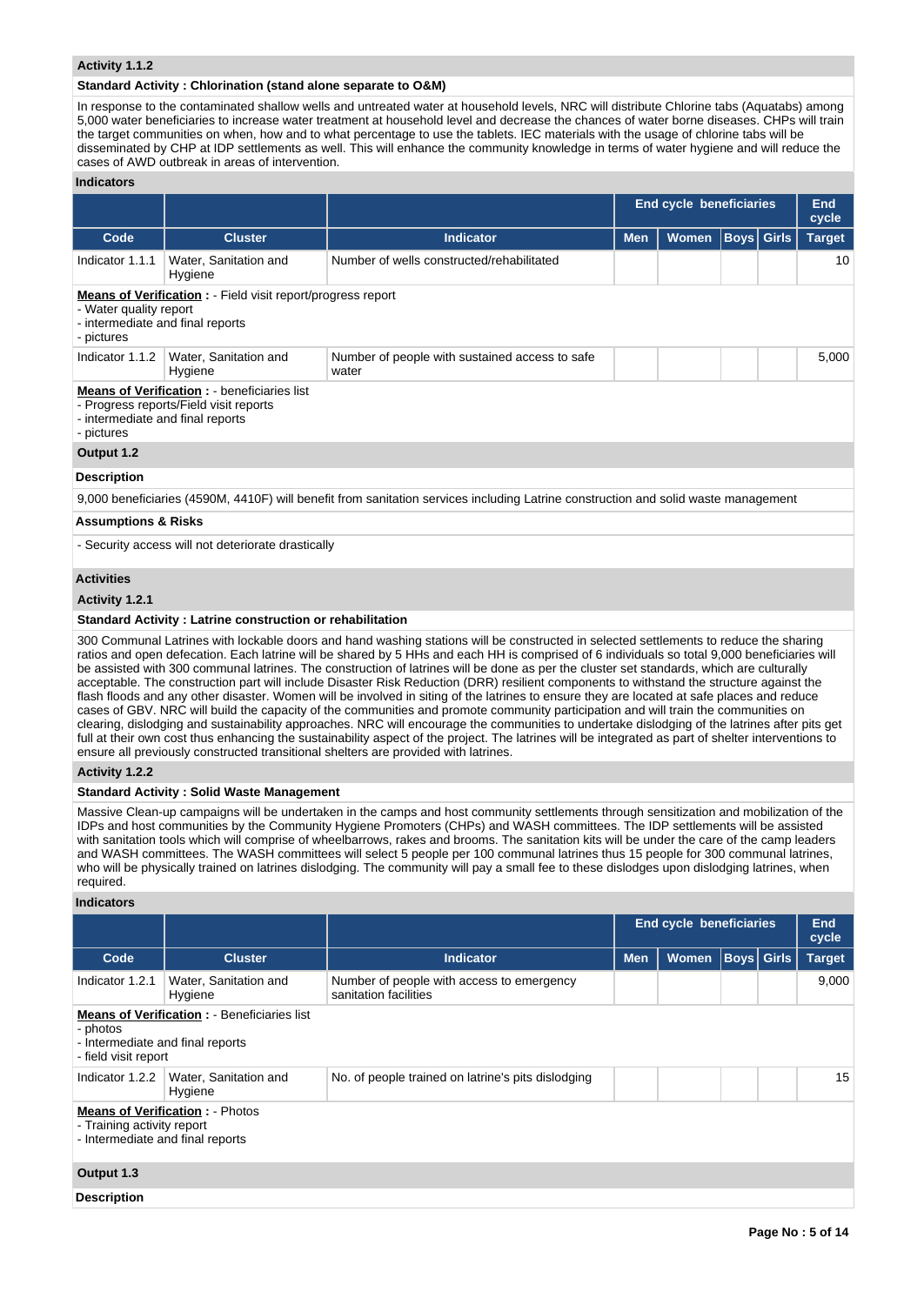# 1,110 beneficiaries (566M, 544F) will have improved awareness on public health risks and positive hygiene practices

#### **Assumptions & Risks**

- Security situation in the area remain stable

- Access to targeted areas are not restricted

# **Activities**

# **Activity 1.3.1**

# **Standard Activity : Community Hygiene promotion**

The hygiene promotion activities will be conducted through the community hygiene promoters who have been trained in the previous projects. More than 50% being women to be able to undertake household visits which are mainly female-headed. NRC will make WASH Committees with focal points from every camp, who will conduct regular hygiene campaigns focusing on 3 key messages of hand washing with soap, safe excreta disposal including children feaces and safe chain water management. Community Hygiene Promoters (CHPs) will distribute AWD IEC materials in the targeted settlements to disseminate the messages to the wider IDP communities in Dalxiska. With the hygiene promotion activities, total targeted 15,110 beneficiaries will be covered.

# **Activity 1.3.2**

## **Standard Activity : Hygiene item distribution (single items e.g. soap, jerrycans)**

From the NRC assessments, lack of water collection and storage containers has come out as a major need, this will be tackled by distribution of 2,518, 20L storage jerrycans to the vulnerable IDP settlements and host communities targeting 2,518 HHs or 15,110 beneficiaries as they are tasked with collection of water and are displaced without any storage facilities. The distribution of the jerrycans will be accompanied by soap distribution. Each household will receive 1 jerrycan along with 3 pieces of soap. The hygiene item distribution will cover both water and sanitation beneficiaries, who have also been assisted with provision of potable water and sanitation facilities. Also 100 sanitation tool kits will be distributed in selected settlements as per settlement population ratio.

### **Indicators**

|                                                                                                                            |                                        | End cycle beneficiaries                                                   |            |              |                   |  |        |  |  |  | End<br>cycle |
|----------------------------------------------------------------------------------------------------------------------------|----------------------------------------|---------------------------------------------------------------------------|------------|--------------|-------------------|--|--------|--|--|--|--------------|
| Code                                                                                                                       | <b>Cluster</b>                         | Indicator                                                                 | <b>Men</b> | <b>Women</b> | <b>Boys</b> Girls |  | Target |  |  |  |              |
| Indicator 1.3.1                                                                                                            | Water, Sanitation and<br>Hygiene       | Number of people who have participated in<br>hygiene promotion activities |            |              |                   |  | 15,110 |  |  |  |              |
| - Field visit reports<br>- Intermediate and final reports<br>- FGDs                                                        | <b>Means of Verification: - Photos</b> |                                                                           |            |              |                   |  |        |  |  |  |              |
| Indicator 1.3.2                                                                                                            | Water, Sanitation and<br>Hygiene       | No. of beneficiaries assisted with Hygiene item<br>distirbution           |            |              |                   |  | 15,110 |  |  |  |              |
| <b>Means of Verification : - Beneficiary list</b><br>- Distribution report<br>- Photos<br>- Intermediate and final reports |                                        |                                                                           |            |              |                   |  |        |  |  |  |              |
| <b>Additional Targets:</b>                                                                                                 |                                        |                                                                           |            |              |                   |  |        |  |  |  |              |

# **M & R**

# **Monitoring & Reporting plan**

An all-inclusive approach will be implemented in monitoring, giving room to all relevant stakeholders to play a role in the process .Monitoring will focus on data collection ( NRC uses a phone based Mobenzi system to capture , collate and analyze project data, this system will be put to use during the implementation of this project), quality control , standards and evaluation of project performance. This exercise will pay close attention to process gaps and seek immediate corrective actions. Activities will be monitored following a process work plan which will be drawn at inception. This plan which identified critical steps during rehabilitation / construction and community visits will be reviewed at both the field level and the M and E coordinator at the country level to ensure that all commitment made at proposal stage are adhered to , monitoring reports will be produced for each field visit but more periodically on a monthly basis to ensure effective tracking of implementation. In addition there will be quarterly monitoring of the project for overall performance on reporting and financial management. A procurement plan which will be drawn by both the program team and the logistics department during the grant startup will be closely followed to ensure that spending is as per plan and that any opportunities for non-compliance in procurement are eliminated. At the end of the project cycle an internal end term review will be conducted to verify if the project was effectively implemented within the stipulated terms. NRC will submit interim and final financial and narrative reports as provided for by the agreement and together with this ensure that all emerging challenges are communicated to the cluster in a timely and consistent manner during implementation.

The project will be monitored by the implementing agency, together with the community committee members and local authorities responsble for WASH activities. At project inception , the propsoed work plan will be updated and revised , this will form the basis for activity and process monitoring through out implementation. At Inception NRC staff will arrange meetings with both communities leaders and proposed beneficiaries in areas proposed for this action , during these sensitization meetings details on project content will be shared to ensure a common understanding by all stakeholders. This meeting will also include specific discussions on beneficiary slection procedures and entitlements.

Monitoring information will be shared with community committee members, local authorities and cluster members.

**Workplan**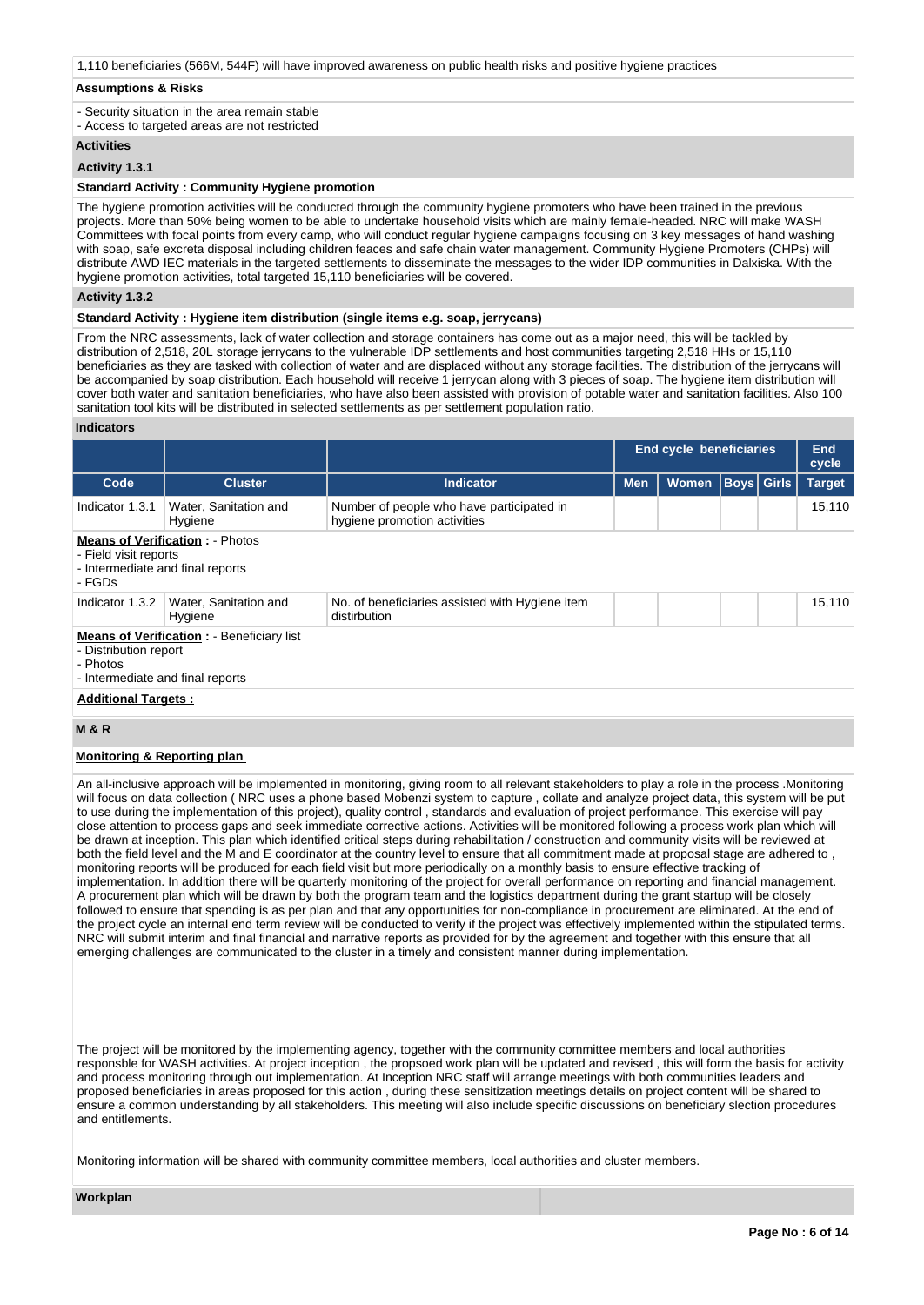| Activitydescription                                                                                                                                                                                                                                                                                                                                                                                                                                                                                                                                                                                                                                                                                                                                                                                                                                                                                                                                                                                                                                                                                                                                                                                                                                                                                          | Year |         | 2          | 3                 | 4  | 5            | 6          |             | 8                   | 9  | 10 | 11 12      |  |
|--------------------------------------------------------------------------------------------------------------------------------------------------------------------------------------------------------------------------------------------------------------------------------------------------------------------------------------------------------------------------------------------------------------------------------------------------------------------------------------------------------------------------------------------------------------------------------------------------------------------------------------------------------------------------------------------------------------------------------------------------------------------------------------------------------------------------------------------------------------------------------------------------------------------------------------------------------------------------------------------------------------------------------------------------------------------------------------------------------------------------------------------------------------------------------------------------------------------------------------------------------------------------------------------------------------|------|---------|------------|-------------------|----|--------------|------------|-------------|---------------------|----|----|------------|--|
| Activity 1.1.1: NRC will rehabilitate 10 shallow wells in Kismayo. This will involve                                                                                                                                                                                                                                                                                                                                                                                                                                                                                                                                                                                                                                                                                                                                                                                                                                                                                                                                                                                                                                                                                                                                                                                                                         | 2016 |         |            |                   |    |              |            |             |                     |    |    | $X$ $X$    |  |
| cleaning of debris and silt, lining top part and construction/repair of the aprons<br>along with fencing. Yield test will be conducted for these 10 shallow wells and<br>where it is found maximum, 01 complete pipe line system will be installed on that<br>particular well while on the rest of 9 shallow wells- hand pumps will be installed.<br>The 01 pipe line system will consist of installing submersible pump, installation of<br>10 cubic meters elevated plastic water reservoir/tank, pipeline distribution from<br>water tank up till tap stands and construction of 5 communal tap stands itself. Each<br>well will benefit approximately 500 beneficiaries summing up a total of 5,000<br>beneficiaries for 10 wells. The construction process will include Disaster Risk<br>Reduction (DRR) resilient components (for example raised plinth etc) to withstand<br>the structure against flash flood or any other natural disasters. The distance of<br>fetching water will be reduced and water access especially for women will be<br>enhanced. During identification of the sites for the pipeline systems, Women will be<br>consulted with in the decision process to identify the locations of the water points<br>to ensure safety and reduce chances of protection risks such as GBV. | 2017 | X.      | X          | X.                | X  | X.           | X.         | IX.         | X                   | X  |    |            |  |
| Activity 1.1.2: In response to the contaminated shallow wells and untreated water<br>at household levels, NRC will distribute Chlorine tabs (Aquatabs) among 5,000                                                                                                                                                                                                                                                                                                                                                                                                                                                                                                                                                                                                                                                                                                                                                                                                                                                                                                                                                                                                                                                                                                                                           | 2016 |         |            |                   |    |              |            |             |                     |    |    | $X \mid X$ |  |
| water beneficiaries to increase water treatment at household level and decrease<br>the chances of water borne diseases. CHPs will train the target communities on<br>when, how and to what percentage to use the tablets. IEC materials with the usage<br>of chlorine tabs will be disseminated by CHP at IDP settlements as well. This will<br>enhance the community knowledge in terms of water hygiene and will reduce the<br>cases of AWD outbreak in areas of intervention.                                                                                                                                                                                                                                                                                                                                                                                                                                                                                                                                                                                                                                                                                                                                                                                                                             | 2017 | X       |            | $X \times X$      |    | $\mathsf{X}$ | $X$ $X$    |             | X.                  | ΙX |    |            |  |
| Activity 1.2.1: 300 Communal Latrines with lockable doors and hand washing<br>stations will be constructed in selected settlements to reduce the sharing ratios and                                                                                                                                                                                                                                                                                                                                                                                                                                                                                                                                                                                                                                                                                                                                                                                                                                                                                                                                                                                                                                                                                                                                          | 2016 |         |            |                   |    |              |            |             |                     |    |    | $X \mid X$ |  |
| open defecation. Each latrine will be shared by 5 HHs and each HH is comprised<br>of 6 individuals so total 9,000 beneficiaries will be assisted with 300 communal<br>latrines. The construction of latrines will be done as per the cluster set standards,<br>which are culturally acceptable. The construction part will include Disaster Risk<br>Reduction (DRR) resilient components to withstand the structure against the flash<br>floods and any other disaster. Women will be involved in siting of the latrines to<br>ensure they are located at safe places and reduce cases of GBV. NRC will build<br>the capacity of the communities and promote community participation and will train<br>the communities on clearing, dislodging and sustainability approaches. NRC will<br>encourage the communities to undertake dislodging of the latrines after pits get full<br>at their own cost thus enhancing the sustainability aspect of the project. The<br>latrines will be integrated as part of shelter interventions to ensure all previously<br>constructed transitional shelters are provided with latrines.                                                                                                                                                                                  | 2017 |         | $X \mid X$ | X                 | X. |              |            | $X$ $X$ $X$ |                     | ΙX |    |            |  |
| Activity 1.2.2: Massive Clean-up campaigns will be undertaken in the camps and<br>host community settlements through sensitization and mobilization of the IDPs and                                                                                                                                                                                                                                                                                                                                                                                                                                                                                                                                                                                                                                                                                                                                                                                                                                                                                                                                                                                                                                                                                                                                          | 2016 |         |            |                   |    |              |            |             |                     |    |    | $X \mid X$ |  |
| host communities by the Community Hygiene Promoters (CHPs) and WASH<br>committees. The IDP settlements will be assisted with sanitation tools which will<br>comprise of wheelbarrows, rakes and brooms. The sanitation kits will be under the<br>care of the camp leaders and WASH committees. The WASH committees will<br>select 5 people per 100 communal latrines thus 15 people for 300 communal<br>latrines, who will be physically trained on latrines dislodging. The community will<br>pay a small fee to these dislodges upon dislodging latrines, when required.                                                                                                                                                                                                                                                                                                                                                                                                                                                                                                                                                                                                                                                                                                                                   | 2017 | X.      | X.         | X.                | X  | <b>X</b>     | $x \times$ |             | X                   | X  |    |            |  |
| Activity 1.3.1: The hygiene promotion activities will be conducted through the<br>community hygiene promoters who have been trained in the previous projects.                                                                                                                                                                                                                                                                                                                                                                                                                                                                                                                                                                                                                                                                                                                                                                                                                                                                                                                                                                                                                                                                                                                                                | 2016 |         |            |                   |    |              |            |             |                     |    |    | $X \mid X$ |  |
| More than 50% being women to be able to undertake household visits which are<br>mainly female-headed. NRC will make WASH Committees with focal points from<br>every camp, who will conduct regular hygiene campaigns focusing on 3 key<br>messages of hand washing with soap, safe excreta disposal including children<br>feaces and safe chain water management. Community Hygiene Promoters (CHPs)<br>will distribute AWD IEC materials in the targeted settlements to disseminate the<br>messages to the wider IDP communities in Dalxiska. With the hygiene promotion<br>activities, total targeted 15,110 beneficiaries will be covered.                                                                                                                                                                                                                                                                                                                                                                                                                                                                                                                                                                                                                                                                |      | X.      |            | $X \mid X \mid X$ |    | $\mathsf{X}$ |            | $X$ $X$     | X.                  | ΙX |    |            |  |
| Activity 1.3.2: From the NRC assessments, lack of water collection and storage<br>containers has come out as a major need, this will be tackled by distribution of                                                                                                                                                                                                                                                                                                                                                                                                                                                                                                                                                                                                                                                                                                                                                                                                                                                                                                                                                                                                                                                                                                                                           | 2016 |         |            |                   |    |              |            |             |                     |    |    | $X \mid X$ |  |
| 2,518, 20L storage jerrycans to the vulnerable IDP settlements and host<br>communities targeting 2,518 HHs or 15,110 beneficiaries as they are tasked with<br>collection of water and are displaced without any storage facilities. The distribution<br>of the jerrycans will be accompanied by soap distribution. Each household will<br>receive 1 jerrycan along with 3 pieces of soap. The hygiene item distribution will                                                                                                                                                                                                                                                                                                                                                                                                                                                                                                                                                                                                                                                                                                                                                                                                                                                                                 |      | $X$ $X$ |            | $X$ $X$           |    |              |            |             | $X$ $X$ $X$ $X$ $X$ |    |    |            |  |

# **OTHER INFO**

**Accountability to Affected Populations**

cover both water and sanitation beneficiaries, who have also been assisted with provision of potable water and sanitation facilities. Also 100 sanitation tool kits will

be distributed in selected settlements as per settlement population ratio.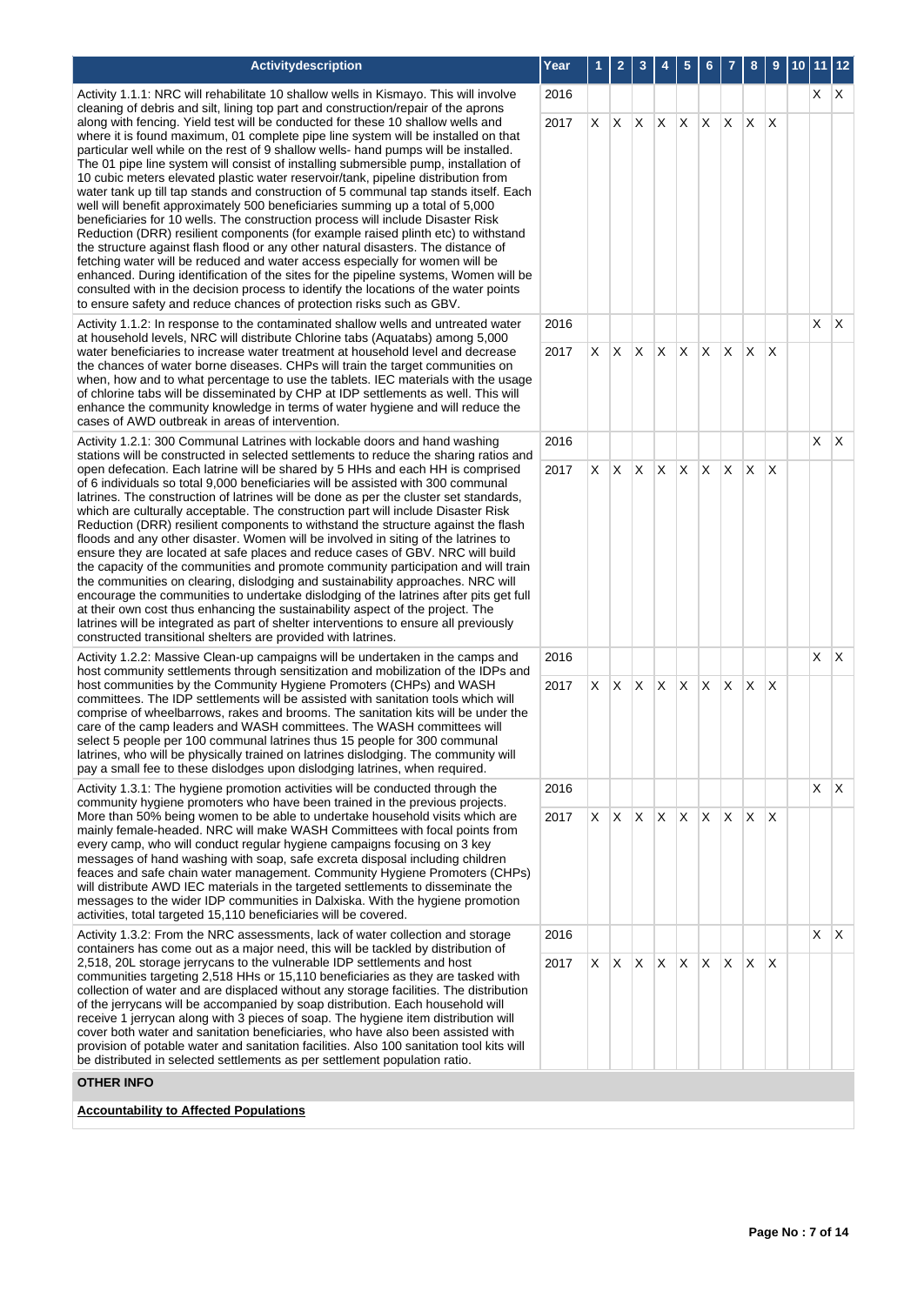The beneficiaries will be fully made aware of the scope of the project through community sensitization and mobilisation which will be done at inception.. The beneficiaries and community committee will be informed about the beneficiaries' selection processes and targeting criteria. A Complaints Response and Feedback Mechanism (CRFM) will be set up so that anyone with complaints about the beneficiaries' selection process will be able to complain and seek answers. A hot-line will be available for anyone to forward his/her complaints. Secondly, complaints will be channeled through NRC staff on the ground and community committee members. Where relevant and feasible, complaint boxes will be put at strategic places for beneficiaries/non beneficiaries to share with NRC any complaints they might have. regular adhoc updates to donor will be provided upon request in addition to formall report indicated in the grant agreement. Information on project activities will be shared regularly to cluster members, local authotritites and community leaders as and when necessary, while communitymembers will be involved in both action planning and monitoring. Contents of interim and final reports will be shared with communities during project meetings...

#### **Implementation Plan**

The project will be implemented in Dalxiiska Kismayo district, Lower Jubba region. These are the areas that have received the highest number of IDPs in Crisis . Implementation plan will be strictly followed and any changes to content will have to be approved by all stakeholders. A revised implementation plan will be drawn after approval of grant. This will be done at a grant start up meeting attended by all project staff including Logistics, finance and HR. Within the implementation plan the roles and responsibilities complete with timelines of delivery will be clearly defined. The implementation of this plan will be under the supervision of the Area Manager in Mogadishu with a close follow up by the Head of Program. All infrastructures targeted for rehabilitation will be identified by the IDP communities, assessed and BoQs drawn before decisions are made on the content of the rehabilitation works and the process of rehabilitation. Award of construction tenders will follow the NRC procurement procedures while follow up and monitoring will be done by project and support as defined by roles in the action plan. Handover to the communities will be done after a comprehensive assessment of work completion and submit ions of certificates of completion by the contractors. Community sensitization meetings and hygiene promotion activities will be planned to run concurrently.

## **Coordination with other Organizations in project area**

| Name of the organization                 | Areas/activities of collaboration and rationale                                                                                                                                                                                      |
|------------------------------------------|--------------------------------------------------------------------------------------------------------------------------------------------------------------------------------------------------------------------------------------|
| <b>WASH Cluster</b>                      | Joint mapping and site identification will be undertaken with partners<br>indicated in the proposal to ensure no sites are duplicated. Regular<br>meetings both bilateral and cluster will be conducted to update on<br>the progress |
| Protection cluster                       | Information regarding protection issues will be shared with the<br>protection cluster.                                                                                                                                               |
| <b>Other Organizations</b>               | some of the other organization like ARC, IOM and local CBO are<br>also doing WASH activities in Kismayo so to avoid overlapping.<br>meeting could be done with them.                                                                 |
| <b>Environment Marker Of The Project</b> |                                                                                                                                                                                                                                      |

A+: Neutral Impact on environment with mitigation or enhancement

#### **Gender Marker Of The Project**

2a- The project is designed to contribute significantly to gender equality

# **Justify Chosen Gender Marker Code**

The project will consider different roles played by women and men to ensure decision making is inclusive. Since men have more income opportunities in the Somali context, this project will target more women than men. Where appropriate and feasible, women will be represented in community committees and monitoring exercises on a 50 to 50 basis. This will ensure that the interests of women are incorporated.

During monitoring , sensitzation and mobiliation meetings with the community , women and men only meetings will be arranded inorder that the right attendion is given to all gender and age groups. Equity will be ensured by providing similar opportunities to both men and women without any form of discrimination.

# **Protection Mainstreaming**

Protection will be mainstreamed inorder to ensure that protection risks are minimised and that beneficiaries do not feel exposed or discriminated against. Women are mainly exposed to gender based violence when accessing latrines especially at night; measures will be put in place so that the distances and location remain accesible , latrines will be build closer to housing unit and provision will be made for latrines degined for specific use by women . Through other programs efforts will made to ensure that solar lighting is provided at designated points inorder to improve the protection of females. Selection of the beneficiaries will ensure that no group is disadvantaged or exposed to more risk. Beneficiary data will only be collected upon consent by the beneficiaries and the same shall apply during assessments . Throughout and following implementation, beneficiaries' ideas will be considered through a Complaints Response and Feedback Mechanism. Beneficiaries will be provided with a toll-free number, attended to by a dedicated focal point who receives and responds to all complaints and facilitates the provision of feedback.

# **Country Specific Information**

# **Safety and Security**

The proposed project area is Kismayo . It is accesiible to all NRC staff. However, there are some areas in the disputed Kismayo region that cannot be accessed by NRC. Should NRC be required to areas that are considered diffucult then a security assessment will be done to inform final decisions . NRC has a well established security system with a Security advisor at the Country office who foresees the operations of Security officers in all the NRC offices throught Somalia.

#### **Access**

NRC has been working in Kismayo since it opened up to Humanitarian actors . The organization has managed to build a good reputation with local authorities and therefore access has so far not been a challenge. NRC will continue to use its experience , realationships with the local administration and its acceptance by local communities to deliver on this project .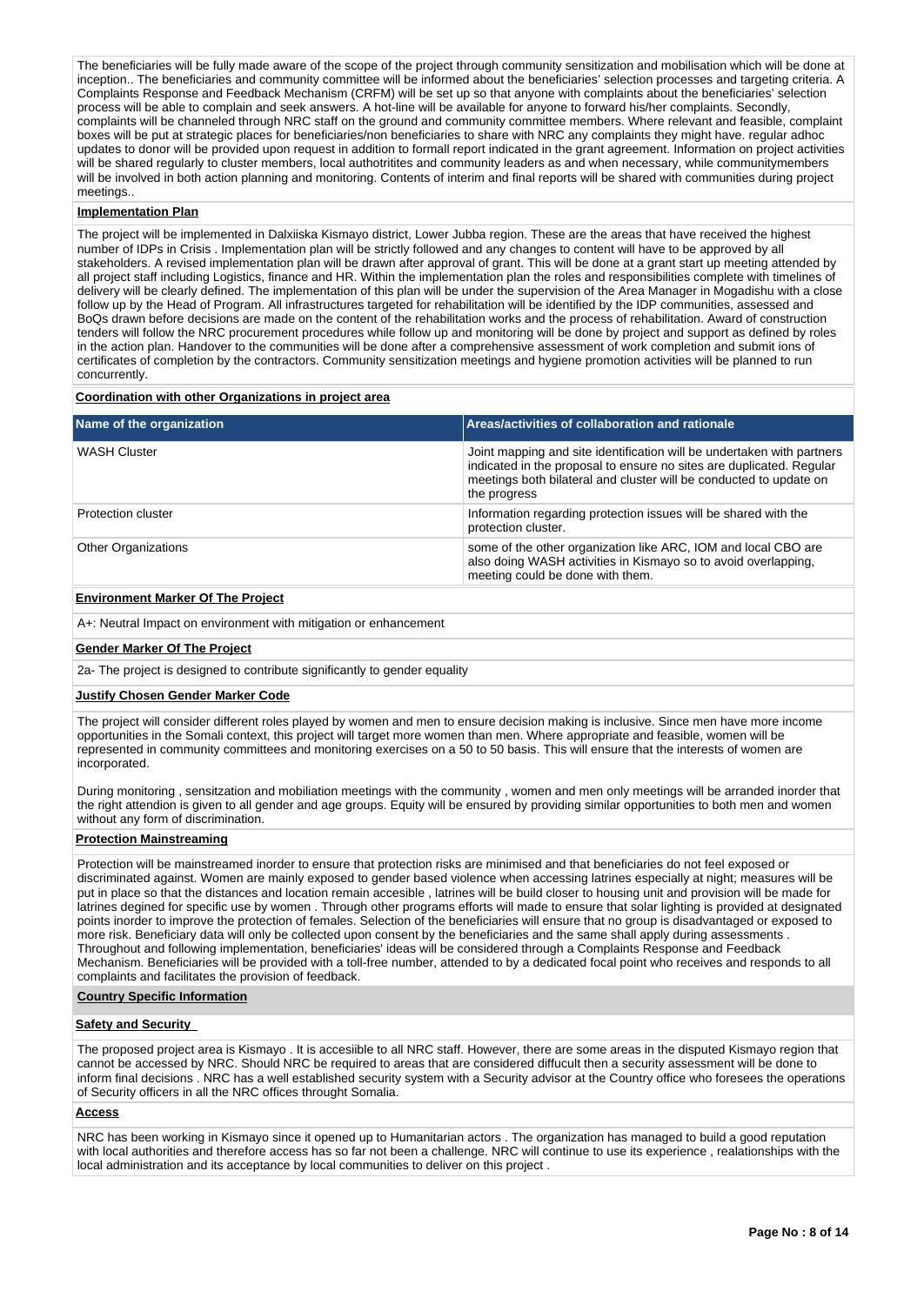# **BUDGET**

| Code | <b>Budget Line Description</b>                                                                                                                                                                                                                                                                                                                                                                                                                                                                                                                                                                                                                                                                                                                      |   | D / S Quantity | Unit                   | <b>Duration</b> | %                 | <b>Total Cost</b> |
|------|-----------------------------------------------------------------------------------------------------------------------------------------------------------------------------------------------------------------------------------------------------------------------------------------------------------------------------------------------------------------------------------------------------------------------------------------------------------------------------------------------------------------------------------------------------------------------------------------------------------------------------------------------------------------------------------------------------------------------------------------------------|---|----------------|------------------------|-----------------|-------------------|-------------------|
|      |                                                                                                                                                                                                                                                                                                                                                                                                                                                                                                                                                                                                                                                                                                                                                     |   |                | cost                   | Recurran<br>ce  | charged<br>to CHF |                   |
|      | <b>Staff and Other Personnel Costs</b>                                                                                                                                                                                                                                                                                                                                                                                                                                                                                                                                                                                                                                                                                                              |   |                |                        |                 |                   |                   |
| 1.1  | WASH Project Manager                                                                                                                                                                                                                                                                                                                                                                                                                                                                                                                                                                                                                                                                                                                                | D |                | $1 \, 5,000$<br>.00    | 12              | 25.00             | 15,000.00         |
|      | WASH Manager will be based in Mogadishu and will be responsible for the overall implementation, budget monitoring, quality<br>assurance and quality control of the project, staff management and donor reporting. This project will charge 25% of the salary                                                                                                                                                                                                                                                                                                                                                                                                                                                                                        |   |                |                        |                 |                   |                   |
| 1.2  | <b>WASH Coordinator</b>                                                                                                                                                                                                                                                                                                                                                                                                                                                                                                                                                                                                                                                                                                                             | D |                | $1 \mid 2,200$<br>.00  | 12              | 25.00             | 6,600.00          |
|      | The position is based in Mogadishu with travel to field offices . He will be responsible for the management, representation and<br>coordination of the project. He will also participate in the cluster and coordination meetings held on monthly basis. He is also<br>responsible for compilation of reports. This project will charge 25% of the salary                                                                                                                                                                                                                                                                                                                                                                                           |   |                |                        |                 |                   |                   |
| 1.3  | <b>WASH Officers</b>                                                                                                                                                                                                                                                                                                                                                                                                                                                                                                                                                                                                                                                                                                                                | D |                | $2 \mid 1,300$<br>.00  | 12              | 25.00             | 7,800.00          |
|      | 2 No. WASH Officers who will based in Mogadishu and Kismayo leading on social support, coordination and implementation of<br>public health promotion. The two WASH officers will cover the soft component (hygiene promotion, FGDs) etc of the project. This<br>project will charge 25% of the salary                                                                                                                                                                                                                                                                                                                                                                                                                                               |   |                |                        |                 |                   |                   |
| 1.4  | WASH Assistants (Public Health Promotion)                                                                                                                                                                                                                                                                                                                                                                                                                                                                                                                                                                                                                                                                                                           | D |                | 2   850.0<br>$\Omega$  | 12              | 25.00             | 5,100.00          |
|      | 2 No. WASH assistants will be based Kismayo to conduct community mobilization and hygiene promotion training on daily basis.<br>They also participate in the distribution of hygiene items and beneficiaries selection and registrations. This project will charge 25%<br>of the salary                                                                                                                                                                                                                                                                                                                                                                                                                                                             |   |                |                        |                 |                   |                   |
| 1.5  | <b>Finance Officer</b>                                                                                                                                                                                                                                                                                                                                                                                                                                                                                                                                                                                                                                                                                                                              | S |                | $1 \mid 1,300$<br>.00  | 12              | 25.00             | 3,900.00          |
|      | 1 finance officer will be based in Kismayo and will cover the financial aspect of the project, This project will charge 25% of the<br>salary                                                                                                                                                                                                                                                                                                                                                                                                                                                                                                                                                                                                        |   |                |                        |                 |                   |                   |
| 1.6  | <b>WASH Engineers</b>                                                                                                                                                                                                                                                                                                                                                                                                                                                                                                                                                                                                                                                                                                                               | D |                | $2 \mid 1,300$<br>.00  | 12              | 25.00             | 7,800.00          |
|      | 2 No. WASH Engineers who will be based in Mogadishu and Kismayo leading on technical support. The two WASH engineers<br>will have purely technical background and will manage the day to day technical activities and design. They will also responsible<br>to take care of the specifications. This project will charge 25% of the salary                                                                                                                                                                                                                                                                                                                                                                                                          |   |                |                        |                 |                   |                   |
| 1.7  | Monitoring and Evaluation Officer                                                                                                                                                                                                                                                                                                                                                                                                                                                                                                                                                                                                                                                                                                                   | D |                | $1 \mid 1,300$<br>.00  | 12              | 20.00             | 3,120.00          |
|      | The Monitoring and Evaluation officer will do monitoring and evaluation of the project. This project will charge 20% of the salary                                                                                                                                                                                                                                                                                                                                                                                                                                                                                                                                                                                                                  |   |                |                        |                 |                   |                   |
|      | <b>Section Total</b>                                                                                                                                                                                                                                                                                                                                                                                                                                                                                                                                                                                                                                                                                                                                |   |                |                        |                 |                   | 49,320.00         |
|      | Supplies, Commodities, Materials                                                                                                                                                                                                                                                                                                                                                                                                                                                                                                                                                                                                                                                                                                                    |   |                |                        |                 |                   |                   |
| 2.1  | <b>Rehabilitation of Shallow wells</b>                                                                                                                                                                                                                                                                                                                                                                                                                                                                                                                                                                                                                                                                                                              | D |                | $10 \mid 3,297$<br>.10 | 1               | 100.00            | 32,971.00         |
|      | 10 number shallow wells will be rehabilitated. Each shallow well rehabiliatoin will involve cleaning of debris and silt, lining top part<br>and construction/repair of the aprons along with fencing. After rehabilitation, each shallow well will benefit approximately 500<br>beneficiaries so 10 shallow wells will benefits 5,000 beneficiaries. See BoQ for the break up of rehabilitation contents.                                                                                                                                                                                                                                                                                                                                           |   |                |                        |                 |                   |                   |
| 2.2  | Water access - pipe line distribution system, tap stand,<br>elevated tower and water tank (10,000 liters)                                                                                                                                                                                                                                                                                                                                                                                                                                                                                                                                                                                                                                           | D |                | $1 \mid 31,02$<br>0.57 | 1               | 100.00            | 31,020.57         |
|      | construction of one complete water system including elevated tower, piping distribution, water tank. This pipe line system will<br>collect water from the well and will pass it to elevated water tank. From water tank, pipe line distribution system will be connected<br>to the tap stands. There will be total 5 tap stands and each tap stand will have 6 nozzles (water taps). Each nozzle (water tap) will<br>provide water to approximately 50 beneficiaries or each tap stand will benefit 300 beneficiaries. In total, 5 tap stands will provide<br>water to 1500 beneficiaries. The distribution of pipes will cover almost 500 meter length in the surroundings of tower. See BoQ for<br>the contents of pipe line distribution system. |   |                |                        |                 |                   |                   |
| 2.3  | Hygiene promotion training                                                                                                                                                                                                                                                                                                                                                                                                                                                                                                                                                                                                                                                                                                                          | D |                | 1 903.5<br>0           | 1               | 100.00            | 903.50            |
|      | Hygiene promotion training will be given to the Hygiene promoters and incentive staff workers. Through this training, hygeien<br>promoters and incentive staff workers will be trained about the latest techniques of hygiene promotion. Refresher course will also<br>be conducted to familiarize them with hygiene promotion techniques. See BoQ for the training contents                                                                                                                                                                                                                                                                                                                                                                        |   |                |                        |                 |                   |                   |
| 2.4  | Hygiene mass campaigns                                                                                                                                                                                                                                                                                                                                                                                                                                                                                                                                                                                                                                                                                                                              | D |                | $1 \mid 1,420$<br>.00  | 1               | 100.00            | 1,420.00          |
|      | Hygiene campaigns will be conducted at the settlements for community sensitization. These campaigns will be conducted by<br>hygiene promoters to spread hygeine awareness in the settlements. See BoQ for the hygiene campaigns contents.                                                                                                                                                                                                                                                                                                                                                                                                                                                                                                           |   |                |                        |                 |                   |                   |
| 2.5  | Distribution of Hygiene Promotion Items                                                                                                                                                                                                                                                                                                                                                                                                                                                                                                                                                                                                                                                                                                             | D | 1 <sup>1</sup> | 20,46<br>7.72          | 1               | 100.00            | 20,467.72         |
|      | Hygiene promtion items will be distributed among the beneficiaries. These hygiene promtion item distribution include distribution<br>of sanitation kits, which will be used sanitation purposes. Jerricans will also be distributed, which will be used to fetch water from<br>the tap stand till houses. hand washing soaps will also be distributed among beneficiaries who are assisted with water supply and<br>sanitation facilities. See BoQ for the content of hygiene items                                                                                                                                                                                                                                                                 |   |                |                        |                 |                   |                   |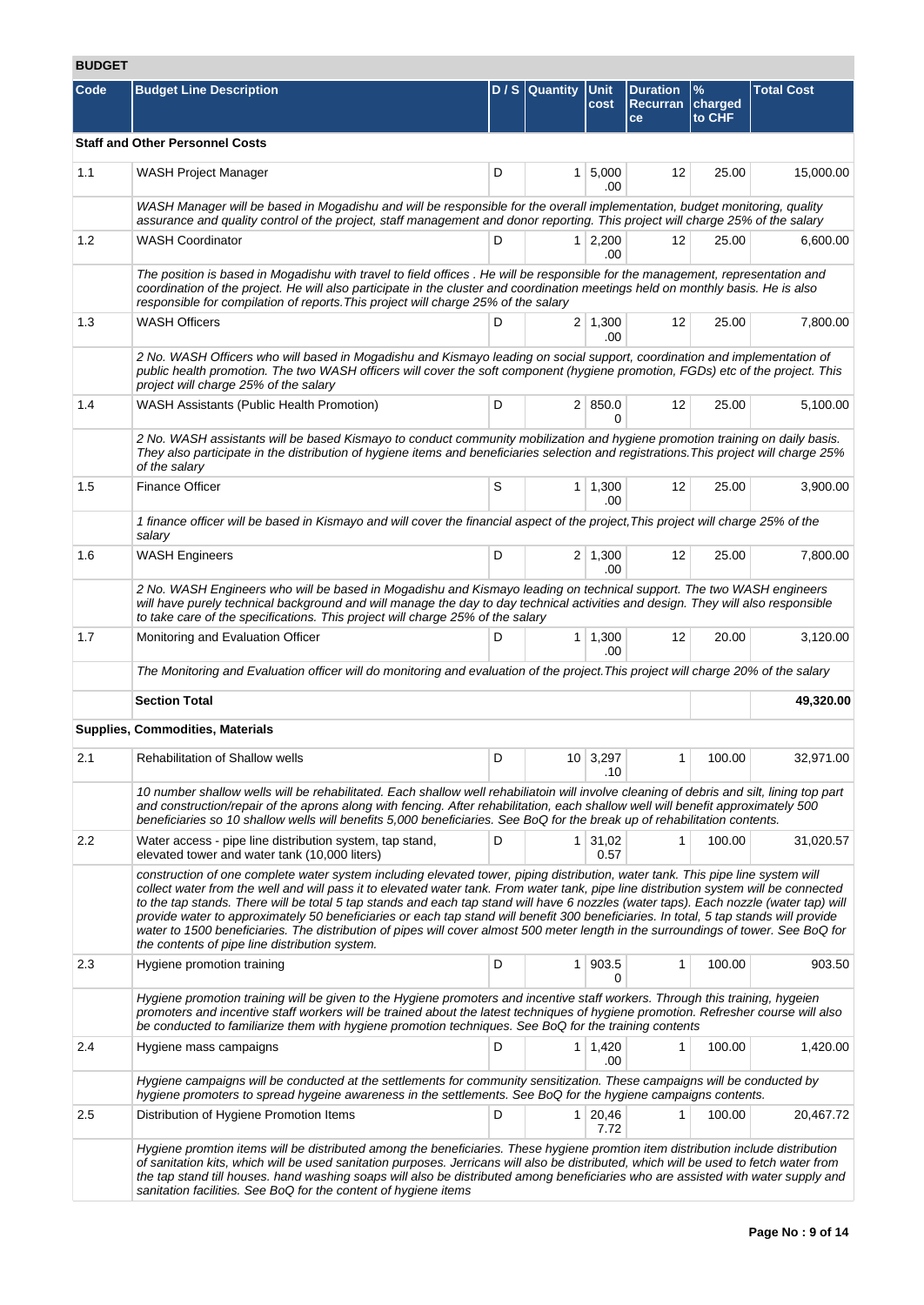| 2.6           | Sanitation- Construction of communal/dislugdable latrines                                                                                                                                                                                                                                                                                                                                                                                                                                                                                                             | D |                | 300 338.0<br>3        | 1            | 100.00 | 101,409.00 |
|---------------|-----------------------------------------------------------------------------------------------------------------------------------------------------------------------------------------------------------------------------------------------------------------------------------------------------------------------------------------------------------------------------------------------------------------------------------------------------------------------------------------------------------------------------------------------------------------------|---|----------------|-----------------------|--------------|--------|------------|
|               | 300 Communal Latrines with lockable doors and hand washing stations will be constructed in selected settlements to reduce the<br>sharing ratios and open defecation.Each latrine will be shared by 5 HHs and each HH is comprised of 6 individuals so total 9,000<br>beneficiaries will be assisted with 300 communal latrines. The cost of each latrine is \$350. See BoQ for break up.                                                                                                                                                                              |   |                |                       |              |        |            |
| 2.7           | Security personnel for distribution of supplies.                                                                                                                                                                                                                                                                                                                                                                                                                                                                                                                      | D |                | 10 20.00              | 10           | 100.00 | 2,000.00   |
|               | Security provision for sanitation kits, jerrycans and soap during distribution. 10 security personnel will be hired for 10 days at<br>different distribution points while distribution. These security personnel will be responsible for the smooth distribution of hygiene<br>items. They will make proper queues based on gender, separate for men and women. Special priority will be given to extremely<br>vulnerable individuals while distribution.                                                                                                             |   |                |                       |              |        |            |
| 2.8           | Visibility cost                                                                                                                                                                                                                                                                                                                                                                                                                                                                                                                                                       | D | 1 <sup>1</sup> | 920.0<br>0            | $\mathbf{1}$ | 100.00 | 920.00     |
|               | Billboards will be erected at the settlement(s), where WASH facilities are carried out. These billboards will contain project name<br>including SHF and NRC logos. Total 4 bill boards will be erected in selected settlements at different locations to ensure proper<br>visibility of SHF. Each bill board cost is \$230.                                                                                                                                                                                                                                           |   |                |                       |              |        |            |
| 2.9           | Payment of incentive workers                                                                                                                                                                                                                                                                                                                                                                                                                                                                                                                                          | D |                | 15 500.0<br>0         | $\mathbf{1}$ | 100.00 | 7,500.00   |
|               | 15 incentive workders will be paid for one month to undertake hygiene promotion activities and conducting hygine promotion<br>compaings in the selected settlements, registration, data collection and data entry and post distribution monitoring of hygiene<br>items. These enumerators will be provided with mobile phones having Mobenzi software/application to do registration, data<br>collection and post distribution monitoring. The data will be uploaded immediately online through automatic generated system as<br>they put data. See BOQ for breakdown |   |                |                       |              |        |            |
| 2.10          | Loading, unloading and Transportation cost for Hygeine and<br>sanitary items for Hygeine and sanitary items                                                                                                                                                                                                                                                                                                                                                                                                                                                           | D |                | $1 \mid 2,190$<br>.00 | 3            | 100.00 | 6,570.00   |
|               | Three trips of load carrying vehicles including loading and unloading charges. These load carrying vehicles will transport<br>Jerrycans, soaps, sanitation kits, hand pumps along with other fixtures in 3 trips from NRC warehouse to selected settlements.<br>See BoQ for the break up.                                                                                                                                                                                                                                                                             |   |                |                       |              |        |            |
|               | <b>Section Total</b>                                                                                                                                                                                                                                                                                                                                                                                                                                                                                                                                                  |   |                |                       |              |        | 205,181.79 |
| <b>Travel</b> |                                                                                                                                                                                                                                                                                                                                                                                                                                                                                                                                                                       |   |                |                       |              |        |            |
| 5.1           | Travel cost                                                                                                                                                                                                                                                                                                                                                                                                                                                                                                                                                           | D |                | 2   400.0<br>0        | 2            | 100.00 | 1,600.00   |
|               | WASH Manager and WASH Coordinator will go to project location (Kismayo) from Mogadishu each 2 times during the project<br>period for the quality assurance/control of the project. These travel expenses will cover only staff's flight charges while perdiems<br>and accomodation will be borne by NRC itself. See attached BoQ                                                                                                                                                                                                                                      |   |                |                       |              |        |            |
| 5.2           | Vehical rental                                                                                                                                                                                                                                                                                                                                                                                                                                                                                                                                                        | D |                | $1 \mid 2,000$<br>.00 | 12           | 25.00  | 6,000.00   |
|               | Vehicle rental charges for WASH department. SHF will contribute 25% for 12 months for the implementation of this project. The<br>total cost is \$6000.                                                                                                                                                                                                                                                                                                                                                                                                                |   |                |                       |              |        |            |
|               | <b>Section Total</b>                                                                                                                                                                                                                                                                                                                                                                                                                                                                                                                                                  |   |                |                       |              |        | 7,600.00   |
|               | <b>General Operating and Other Direct Costs</b>                                                                                                                                                                                                                                                                                                                                                                                                                                                                                                                       |   |                |                       |              |        |            |
| 7.1           | Office rent                                                                                                                                                                                                                                                                                                                                                                                                                                                                                                                                                           | S | 1 <sup>1</sup> | 2,000<br>.00          | 12           | 15.00  | 3,600.00   |
|               | The per month office rent charges of NRC Kismayo office are \$2000. SHF will contribute 15% for 12 months with a total of \$3600.<br>NRC protection will also charge for some percentage to cater the whole project period.                                                                                                                                                                                                                                                                                                                                           |   |                |                       |              |        |            |
| 7.2           | Electricity                                                                                                                                                                                                                                                                                                                                                                                                                                                                                                                                                           | S |                | $1 \mid 1,700$<br>.00 | 12           | 20.00  | 4,080.00   |
|               | The per month office electricity charges of NRC Kismayo office are \$1700. SHF will contribute 20% for 12 months with a total of<br>\$4080. NRC protection will also charge for some percentage to cater the whole project period.                                                                                                                                                                                                                                                                                                                                    |   |                |                       |              |        |            |
| 7.3           | Office stationary items                                                                                                                                                                                                                                                                                                                                                                                                                                                                                                                                               | S | 1              | 352.1<br>0            | 1            | 100.00 | 352.10     |
|               | Total office stationary charges for WASH department for the whole project period. See attached BoQ for details                                                                                                                                                                                                                                                                                                                                                                                                                                                        |   |                |                       |              |        |            |
| 7.4           | Communication cost                                                                                                                                                                                                                                                                                                                                                                                                                                                                                                                                                    | S |                | $1 \mid 1,500$<br>.00 | 12           | 20.00  | 3,600.00   |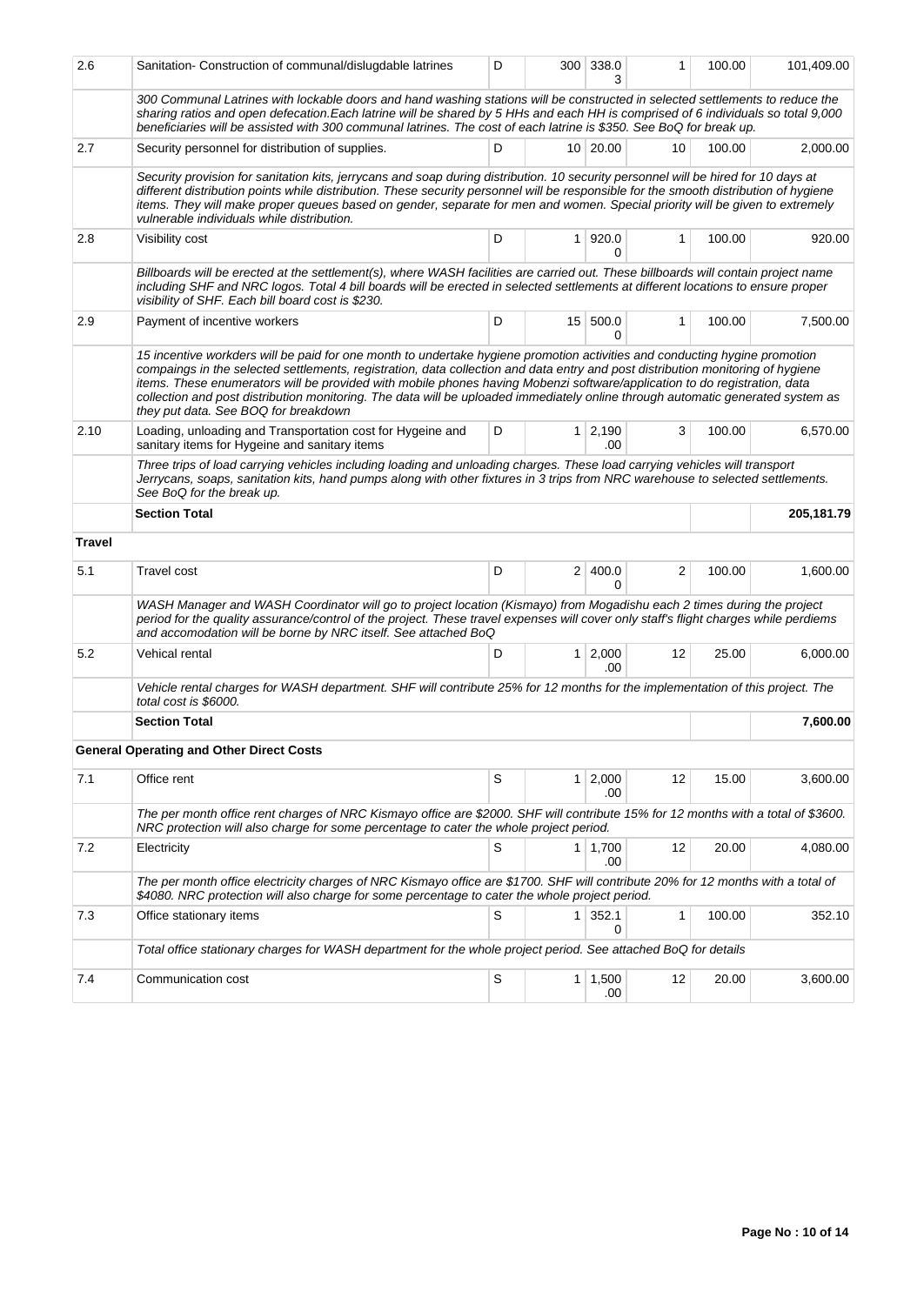| \$3600. NRC protection will also charge for some percentage to cater the whole project period. | The per month communication charges for Kismayo office are \$1500. SHF will contribute 20% for 12 months with a total of |            |
|------------------------------------------------------------------------------------------------|--------------------------------------------------------------------------------------------------------------------------|------------|
| <b>Section Total</b>                                                                           |                                                                                                                          | 11,632.10  |
| <b>SubTotal</b>                                                                                | 358.00                                                                                                                   | 273,733.89 |
| Direct                                                                                         |                                                                                                                          | 258,201.79 |
| Support                                                                                        |                                                                                                                          | 15,532.10  |
| <b>PSC Cost</b>                                                                                |                                                                                                                          |            |
| <b>PSC Cost Percent</b>                                                                        |                                                                                                                          | 7.00       |
| <b>PSC Amount</b>                                                                              |                                                                                                                          | 19,161.37  |
| <b>Total Cost</b>                                                                              |                                                                                                                          | 292,895.26 |

# **Project Locations**

| <b>Location</b>                       | <b>Estimated</b><br>percentage<br>of budget<br>for each<br><b>location</b> | <b>Estimated number of beneficiaries</b><br>for each location |              |                   |       |              | <b>Activity Name</b>                                                                                                                                                                                                                                                                                                                                                                                                                                                                                                                                                                                                                                                                                                                                                                                                                                                                                                                                                                                                                                                                                                                                                                                                                                                                                                                                                                                                                      |
|---------------------------------------|----------------------------------------------------------------------------|---------------------------------------------------------------|--------------|-------------------|-------|--------------|-------------------------------------------------------------------------------------------------------------------------------------------------------------------------------------------------------------------------------------------------------------------------------------------------------------------------------------------------------------------------------------------------------------------------------------------------------------------------------------------------------------------------------------------------------------------------------------------------------------------------------------------------------------------------------------------------------------------------------------------------------------------------------------------------------------------------------------------------------------------------------------------------------------------------------------------------------------------------------------------------------------------------------------------------------------------------------------------------------------------------------------------------------------------------------------------------------------------------------------------------------------------------------------------------------------------------------------------------------------------------------------------------------------------------------------------|
|                                       |                                                                            | <b>Men</b>                                                    | <b>Women</b> | <b>Boys</b>       | Girls | <b>Total</b> |                                                                                                                                                                                                                                                                                                                                                                                                                                                                                                                                                                                                                                                                                                                                                                                                                                                                                                                                                                                                                                                                                                                                                                                                                                                                                                                                                                                                                                           |
| Lower Juba -> Kismayo                 | 100                                                                        |                                                               |              |                   |       |              | Activity 1.1.1 : NRC will rehabilitate 10 shallow<br>wells in Kismayo. This will involve cleaning of<br>debris and silt, lining top part and<br>construction/repair of the aprons along with<br>fencing. Yield test will be conducted for these 10<br>shallow wells and where it is found maximum, 01<br>complete pipe line system will be installed on that<br>particular well while on the rest of 9 shallow<br>wells- hand pumps will be installed. The 01 pipe<br>line system will consist of installing submersible<br>pump, installation of 10 cubic meters elevated<br>plastic water reservoir/tank, pipeline distribution<br>from water tank up till tap stands and<br>construction of 5 communal tap stands itself.<br>Each well will benefit approximately 500<br>beneficiaries summing up a total of 5,000<br>beneficiaries for 10 wells. The construction<br>process will include Disaster Risk Reduction<br>(DRR) resilient components (for example raised<br>plinth etc) to withstand the structure against flash<br>flood or any other natural disasters. The distance<br>of fetching water will be reduced and water<br>access especially for women will be enhanced.<br>During identification of the sites for the pipeline<br>systems, Women will be consulted with in the<br>decision process to identify the locations of the<br>water points to ensure safety and reduce<br>chances of protection risks such as GBV. |
| Lower Juba -> Kismayo -><br>Dalxiiska |                                                                            | 5,394                                                         |              | 5,183 2,312 2,221 |       | 15,11<br>0   |                                                                                                                                                                                                                                                                                                                                                                                                                                                                                                                                                                                                                                                                                                                                                                                                                                                                                                                                                                                                                                                                                                                                                                                                                                                                                                                                                                                                                                           |

# **Documents**

| <b>Category Name</b>                | <b>Document Description</b>                                  |
|-------------------------------------|--------------------------------------------------------------|
| Signed Project documents            | HC signed Combined Allocation letter for NRCs and WV doc.pdf |
| <b>Signed Project documents</b>     | HC signed combined FTR for NRC and WV.pdf                    |
| Signed Project documents            | HC IP and EO Signed allocation letter 281016.pdf             |
| <b>Project Supporting Documents</b> | Annex-1- Kismayo Floods-Initial investigation-Final (1).pdf  |
| <b>Project Supporting Documents</b> | comments REVISED WASH break ups 08082016.xls                 |
| <b>Project Supporting Documents</b> | Copy of comments REVISED WASH break ups 08082016.xls         |
| <b>Budget Documents</b>             | WASH BOQs Kismayu 2016.xlsx                                  |
| <b>Budget Documents</b>             | WASH Kismayo BOQs SHF comments.xlsx                          |